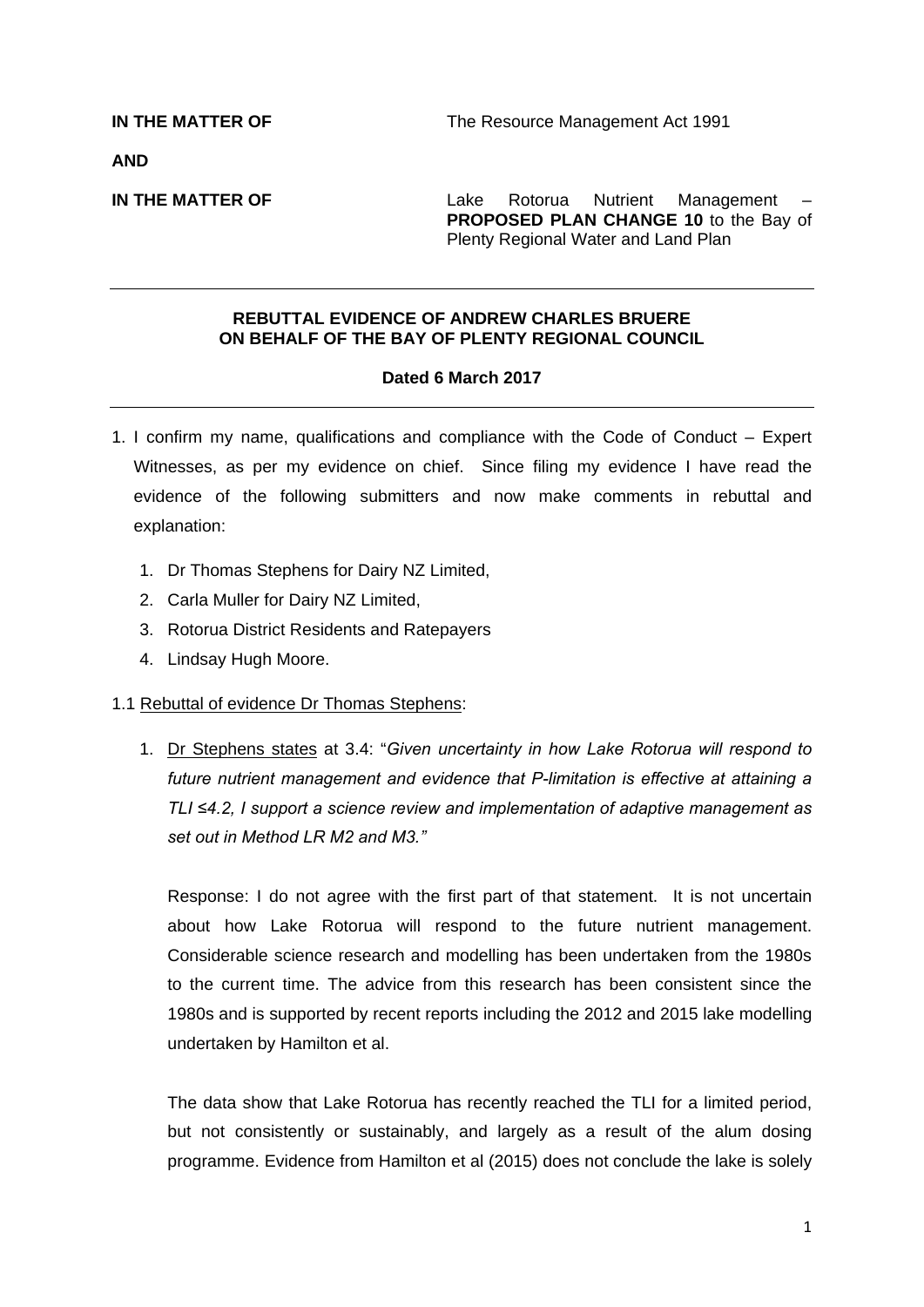P limited and does detail the mechanisms by which alum has assisted in the temporary achievement of the TLI limit of 4.2. Specific references to studies testing whether the lake is N or P limited are reported and it is stated that: *"In these studies nitrogen + phosphorus additions have consistently been found to have the greatest growth-stimulation effect on phytoplankton".* It is therefore my opinion that, although I support the current programme of ongoing science reviews, this is not a requirement of uncertainty or P-limitation, but of ongoing best science and evaluation practices, upon which the Lake Programme is built. Adaptive management is an integral part of that process, and always has been.

2. Dr Stephens states at 4.1: *"Lake Rotorua attained the community water quality target in 2012 with limited variation since (±0.2 TLI units) but here, I demonstrate this was not predicted by in-lake modelling, nor considered in the approach underpinning derivation of the sustainable nitrogen load (435 tonne TN/yr)."* 

Response: I do not agree with this statement. Lake Rotorua reached the TLI during 2012 – 2014 but in 2015 and 2016 it failed to meet the TLI target. Hamilton et al (2015) predicted alum dosing along with a nitrogen load of 645 t annually would achieve around the TLI observations described above.

3. Dr Stephens states at 5.6 (c): "*However even this, the most exhaustive review to date, failed to consider that: … (c) A lack of knowledge about the efficacy of Pmitigation is not evidence that P-mitigation would be ineffective."* (referring to Smith et al 2016).

Response: I do not agree with Dr Stephens' statement; it is a fundamental misunderstanding of the work. The advice regarding a co-limited (N and P) approach to achieving the TLI target is not based on the efficacy of P-mitigation but on inability to deal with high natural P inputs to the lake. This is supported by Tempero et al (2015), where under the co-limited scenario;  $43 - 64%$  of the anthropogenic P reaching the catchment would need to be removed. To achieve P-limitation would require a greater amount of P to be removed from the catchment P load, and it is not at all clear if this is possible. It is possible that to achieve P-limitation a load greater than the entire anthropogenic contribution may need to be removed. This aligns with the conclusions of White et al. (1988) where they state: *"Application of these figures to the procedures developed in this paper suggest that a 75% reduction of in-lake total phosphorus would be required to achieve a 42% reduction in chlorophyll-a to an*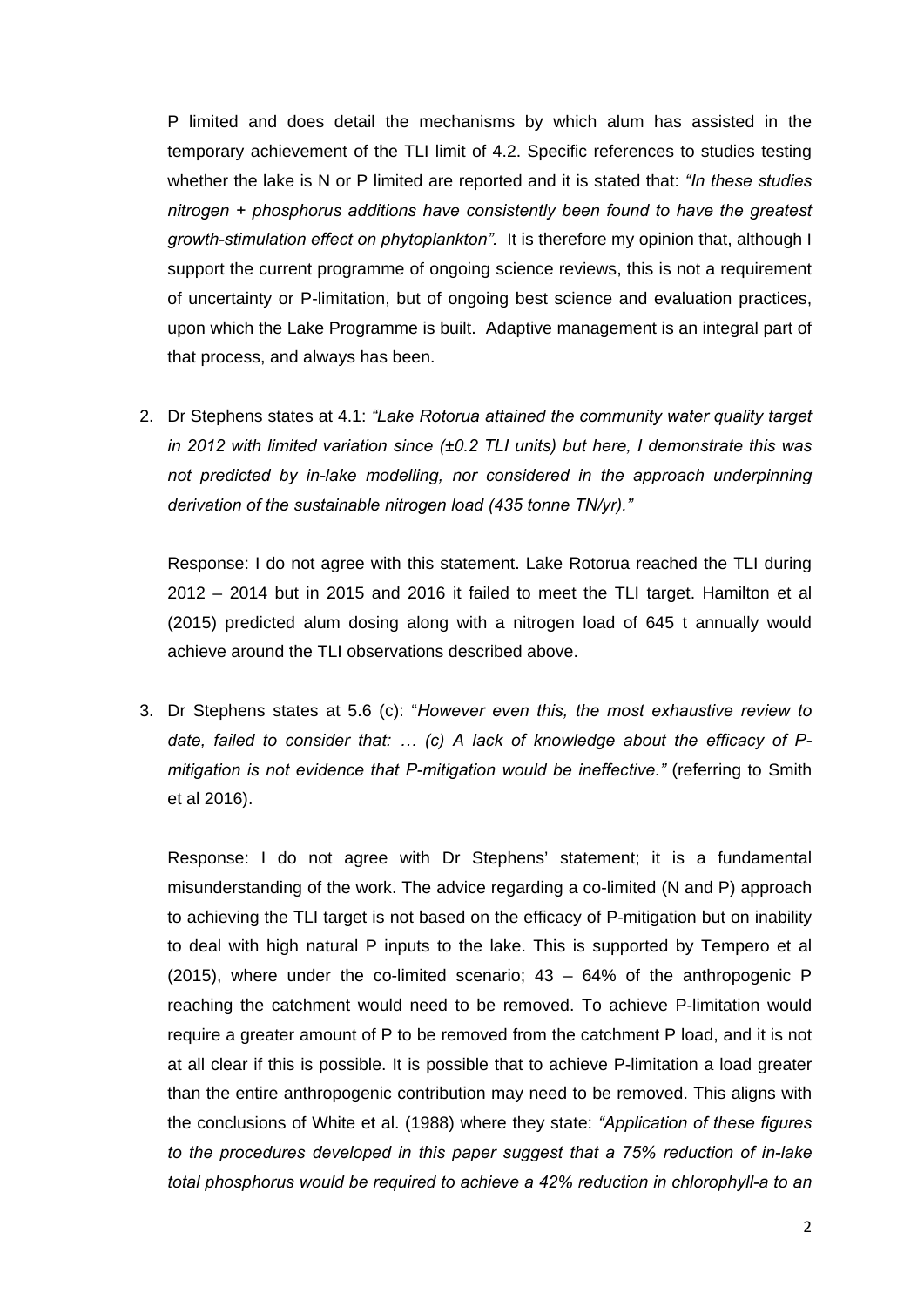average concentration of 10 mg/m<sup>3</sup>. "Note 10mg/m<sup>3</sup> for chlorophyll-a concentration is equivalent to the 4.2 TLI target. Although White et al. (1988) refer to in-lake P concentrations as opposed to catchment loads, a 75% reduction of in-lake P to achieve P-limitation is clearly challenging. It is interesting to note that science advice on the difficulty of achieving P-limitation by reducing P has been consistent since 1988.

4. Dr Stephens states at 6.1: *"Here, I demonstrate a lack of evidence about Pmanagement has guided the decision by Council to prioritise N-management in PC 10. That without robust science on P-management strategies specific to Lake Rotorua, a science-based decision on whether to prioritise N and/or P-management cannot be made…"* 

Response: This has been covered in point 3 above, where I rebut the assertion of a lack of evidence, and explain what the evidence means.

5. Dr Stephens states at 6.2 states: *"Mr. Bruere identifies that the focus of PC 10 is upon reducing N (paragraphs 34 & 38) due to the "challenging" nature of controlling for anthropogenic P-loss (i.e., that a 43-64% or 10-15 tonne TP/yr reduction in anthropogenic loads is required for a TLI ≤4.2). In his evidence, Prof. Hamilton (paragraph 15[l]) also identifies that high background (natural) inputs of TP "limit" the Council's ability to manage P in Lake Rotorua without alum dosing, acknowledging the 43-64% reduction in anthropogenic P-losses otherwise required."*

Response: I refute Dr Stephens' comments here. I have not identified the reason for a focus on N reduction in either of the paragraphs referenced as being due to the challenging nature of controlling for anthropogenic P-loss.

6. Dr Stephens states at 6.3: *"Mr. Bruere (paragraphs 34 & 38) identifies P-mitigation strategies have been poorly researched, with limited effort to date investigating the opportunity to mitigate external loads, their costliness nor their cumulative effect towards achieving the sustainable P-load."* 

Response: I strongly disagree with this statement, which misrepresents my evidence, or misunderstands it. I did not make any comment about the quality of P-mitigation research as stated by Dr Stephens ("*poorly researched*"), or 'identify' such a matter by implication. In Para 34 of my evidence in chief I was specifically referring to the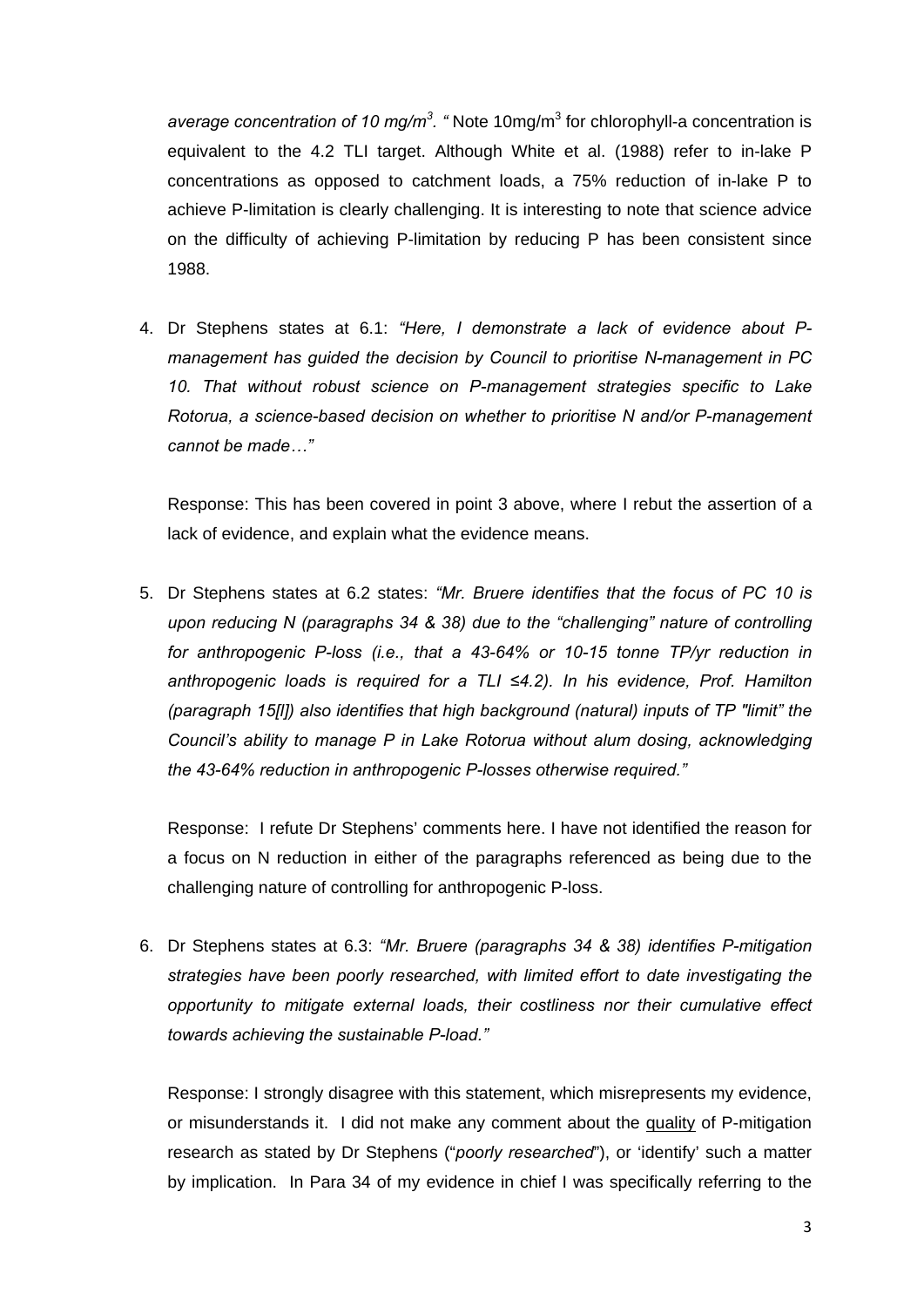amount of P which may be removed in association with N reduction techniques and commented that: *"the level of phosphorus reduced in this way is as yet uncertain."*  In para 38 I was referring to Council undertaking further study to establish more certainty around this question of P reductions associated with land use N reduction techniques.

I had no expectation that the N reduction techniques would achieve the necessary P reduction target for the catchment. I explain in my evidence that this is due to the different methods of transport of each nutrient from the catchment to the lake.

7. Dr Stephens states at 6.6*: "Understanding how to reduce lake TP loads to ~37 tonnes TP/yr is fundamental to managing Lake Rotorua to a co-limited or P-limited TLI target. It remains uncertain however, if mitigation of anthropogenic P-loads can*  generate equivalent or greater reductions than alum has in achieving a TLI ≤4.2."

Response: The level of uncertainty is not as stated by Dr Stephens. My understanding is that it is highly unlikely that mitigation of anthropogenic P-loads can generate equivalent or greater reductions than alum has in achieving a TLI < 4.2. This is explained in more detail in Rebuttal point 3 above. The approach of Plan Change 10 is to achieve a nutrient co-limited state where both N and P loads are reduced.

It is also of value to consider the historic inputs of N and P to understand the changes over a longer time period. Rutherford et al. (1989) provide some estimates of nutrient inputs over the 1960s to the 1980s. During the period 1984-85 the N and P inputs to the lake from sewage discharge were estimated to be 33.8 and 150 t/year for P and N, respectively. Current sewage loads to the lake are now around 1.5 and 30 t/y P and N, respectively. These reductions relate to a 45% and 26% reduction in P and N, respectively. This indicates that previous reductions from improved sewage treatment to address nutrient loads to Lake Rotorua have actually been more focussed on the total P load. (See parag 84 in my evidence in chief).

- 8. Dr Stephens states at 7.3: *"However, the scientific evidence underpinning Pmanagement is uncertain regarding, whether:* 
	- *a. Anthropogenic P-loads can be mitigated sufficiently to achieve P- or colimitation of TLI ≤4.2 (i.e., the potential for and effect of P-strategies in the catchment relative to those of alum);*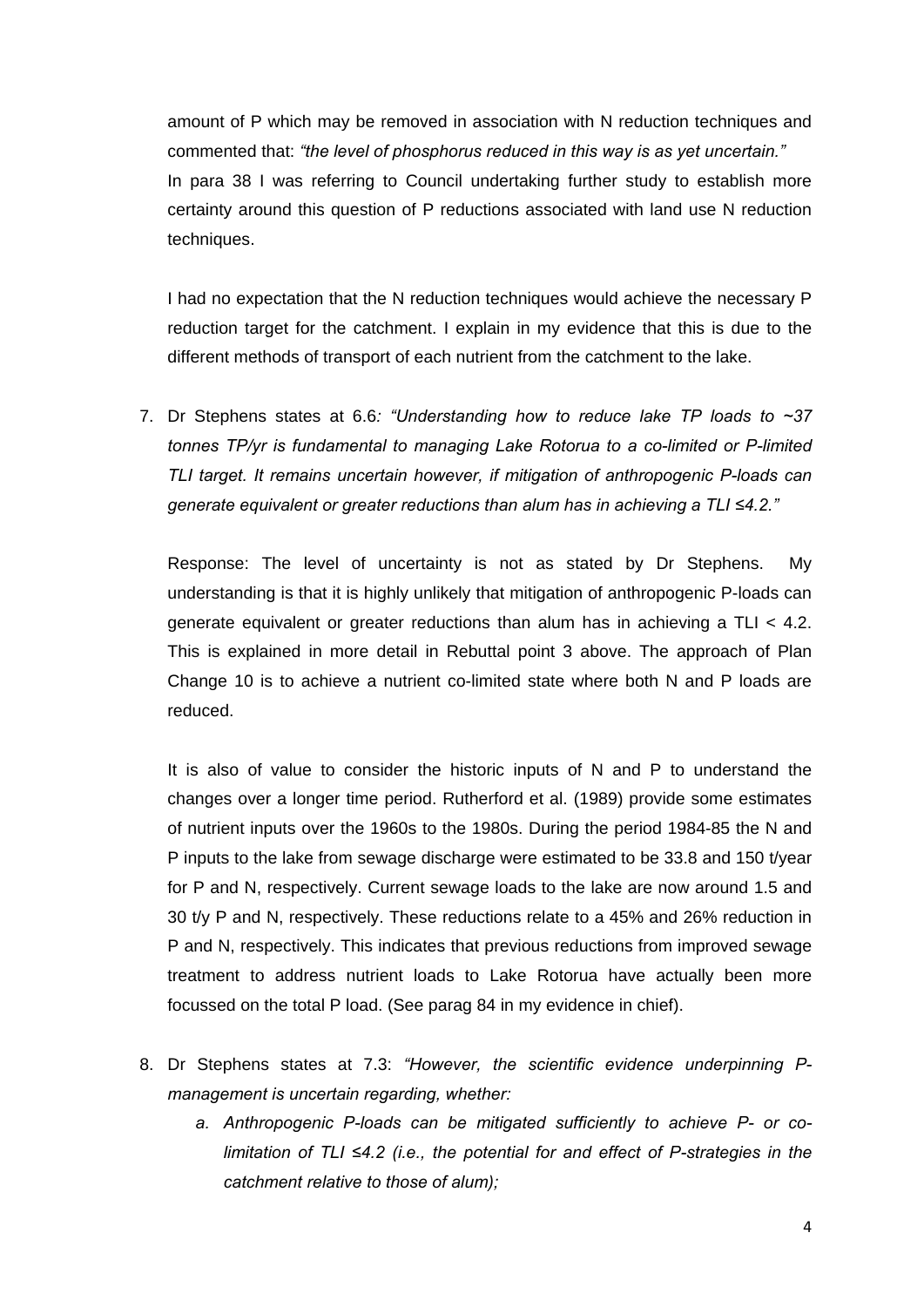*b. Prioritising P-management would carry with it lesser cost or risk to the community in achieving a TLI ≤4.2 than the focus on N-management in PC 10."* 

Response: This matter is not uncertain as stated by Dr Stephens. Evidence in paragraph. 3 above demonstrates the difficulty in achieving P-limitation. Co-limitation is a far more likely and attainable scenario and results in requirements of significantly less challenging reductions in phosphorus, c.f. a P-limited situation.

Prioritising P-management is likely to present a greater risk than the co-limiting approach BOPRC has adopted. The reasons for this are partly outlined in paragraph. 3 above. Under the alum dosing regime, where in-lake P levels have been significantly reduced, phytoplankton are not solely P-limited. Hamilton et al. (2015) state that alum has not only had an impact on in-lake P concentrations but likely also on in-lake nitrogen concentrations. A P-limiting approach without alum would most likely not be able to be to achieve what alum dosing has done in terms of reductions in nitrogen and TLI.

9. In Dr Stephens' Parag. 7.4 and 7.5, the evidence emphasises the need for an adaptive management approach and robust evidence-based scientific input at 5 yearly intervals.

Response: As noted above, I support Dr Stephens comments in this regard and highlight the research work dating back to the 1980s, the Rotorua Lakes Water Quality TAG which is responsible to the Rotorua Te Arawa Lakes Strategy Group, the engagement of the Bay of Plenty Regional Council Chair in Lake Restoration and other key research contributions. These have resulted in ongoing review of the science which supports the co-limited approach to the restoration of Lake Rotorua. This research has provided the underpinning regular science evidence and is most recently demonstrated in the contributions from recent reports such as:

- Hamilton et al. (2012), Predicting the effects of nutrient loads, management regimes and climate change on water quality of Lake Rotorua,
- Hamilton et al. (2015), Assessing the effects of alum dosing of two inflows to Lake Rotorua against external nutrient load reductions: Model simulations for 2001-2012
- Rutherford et al. (2011), ROTAN catchment modelling,
- Rutherford (2016), ROTAN annual catchment modelling,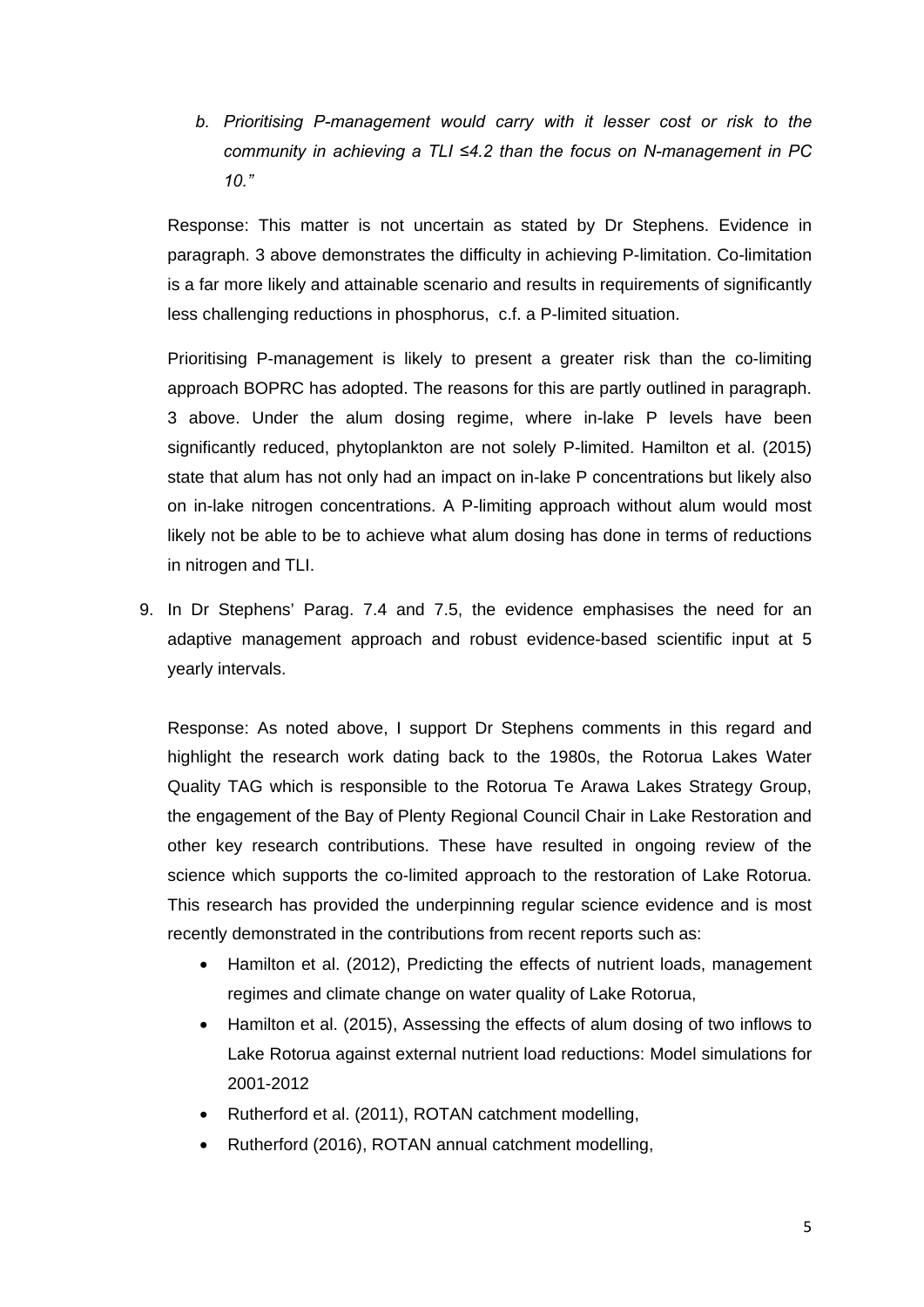- Tempero et al. (2015), reviewing the anthropogenic P loads reaching Lake Rotorua,
- Tempero (2015), Ecotoxicological Review of Alum Applications to the Rotorua Lakes.
- There are numerous other works published in refereed journals associated with the Rotorua Lakes Programme.

The research and implementation programme are ongoing and at no point has there been an identified need to change the requirement to address both N and P in the restoration of Lake Rotorua water quality.

10. Dr Stephens states at 7.6: *"Currently, there is simply no robust evidence of the potential for or benefit of prioritising a P-management approach to achieve a TLI ≤4.2, meaning there is equally, no firm evidence for an N-management approach being more cost-effective or risk-averse."*

Response: This statement is fundamentally misconceived. BOPRC is not promoting the former approach, so of course would not have any evidence that such an approach would be beneficial. BOPRC, through Plan Change 10, wishes to ensure a co-limitation of phytoplankton growth in Lake Rotorua, in line with the Regional Policy Statement direction, and for reasons already detailed in paragraph 3 above. The science evidence since Rutherford et al. (1989) advises against a single P reduction approach because of the difficulty of achieving P-limitation. This is supported by Hamilton et al. (2015) and studies into phytoplankton limitation have found additions of both N and P have consistently been found to have the greatest growth-stimulation effect on phytoplankton.

# 1.2 Rebuttal of evidence Carla Muller:

1. At 1.2 Ms Muller refers to Dr Stephens conjecture that we may not be undertaking the most cost effective solution in achieving the desired water quality objectives.

Response: We first have to develop a way that is supported by science evidence before looking at economic advantages. I have presented rebuttal evidence at point 3 in response to Dr Stephens suggestion that a P-limiting approach may be more cost effective. In effect I do not believe it is possible without on-going high levels of alum dosing.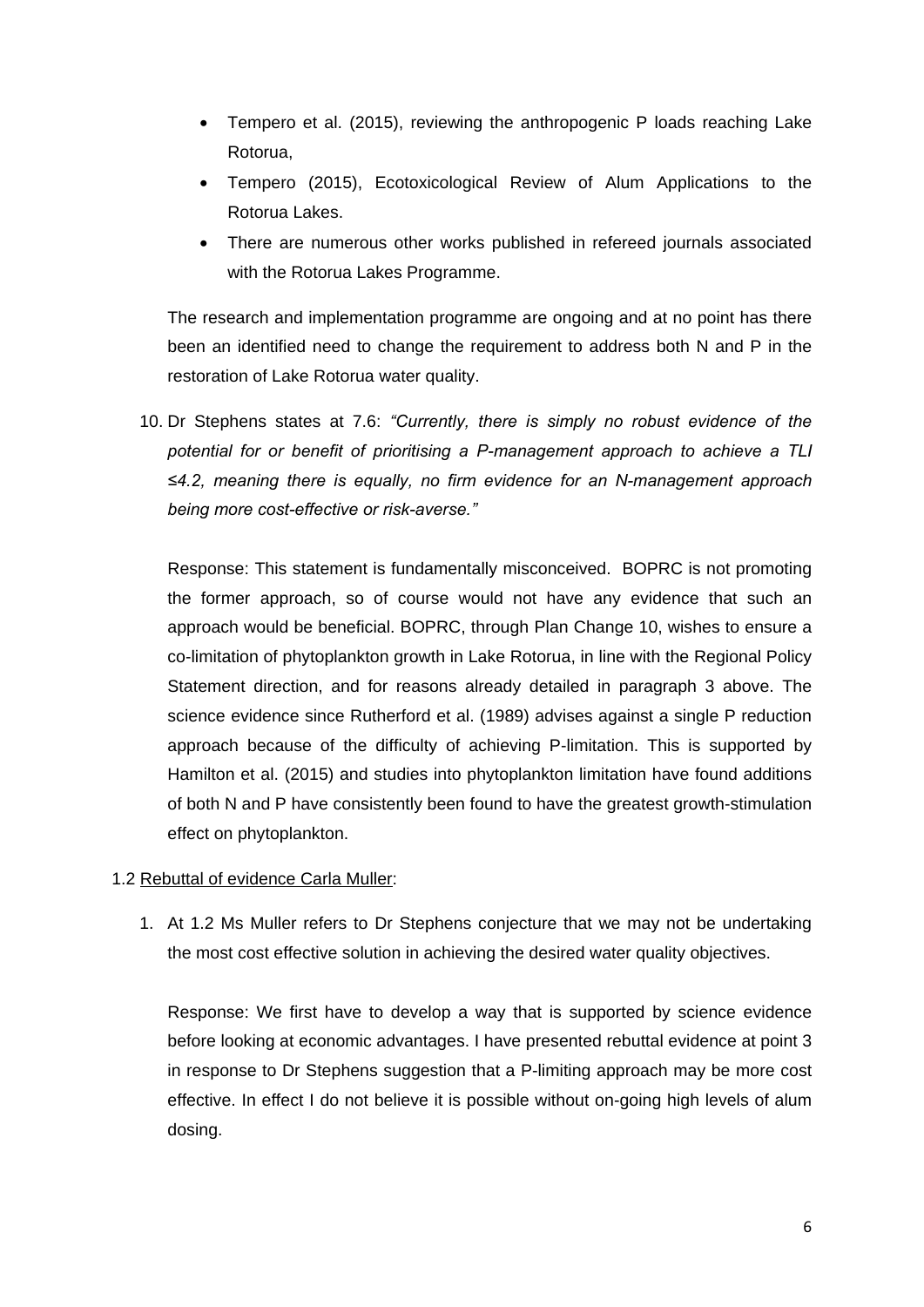*2.* Ms Muller states at 1.2: *"However, there is no requirement to reduce phosphorus losses."* 

Response: Significant P reductions from sewage occurred in 1990, which have been referenced in rebuttal of Dr Stephens evidence. The Plan Change 10 makes reference to reducing P loads from land use. BOPRC is required under the NPS-FM to bring in regulations around meeting water quality standards including standards for phosphorus. This will be an opportunity to review the necessary P regulations for the Lake Rotorua catchment. In addition, BOPRC has an ongoing commitment to researching land-based P sources and mitigation options. For example, I convened a phosphorus science workshop in November 2016 to specifically consider the efficacy of a range of P mitigations. This workshop was attended by members of BOPRC's Land Technical Advisory Group, other invited experts and staff. One issue highlighted at the workshop was clarification of P loss rates from forestry which we are currently following up with Dr Rich McDowell.

3. Ms Muller states at 1.2: *"…recent changes in the understanding of how nitrogen and phosphorus interact in Lake Rotorua,"*

Response: The general response to deteriorating water quality in Lake Rotorua has not changed since 1989 when Rutherford et al say:

*"Removal of phosphorus alone may produce no measureable improvement in the lake conditions unless it can be made the limiting nutrient. Even then, this may take a number of years, because of recycling of phosphorus already in the lake system. Removal of nitrogen alone may reduce phytoplankton growth in the short term (say 5-10 yr) but is not recommended because the algal community may become dominated by heterocyctous blue-green algae, which can meet their nitrogen requirements by fixing dissolve molecular nitrogen and form unsightly assemblages. Thus, removal of both nitrogen and phosphorus is recommended."*

The Water Quality TAG 2014 statement (attached to my evidence in chief) reinforces the dual nutrient approach, and the recent lake modelling work continue to support the dual nutrient approach. There is no recent change in science research that contradicts this key approach to lake recovery.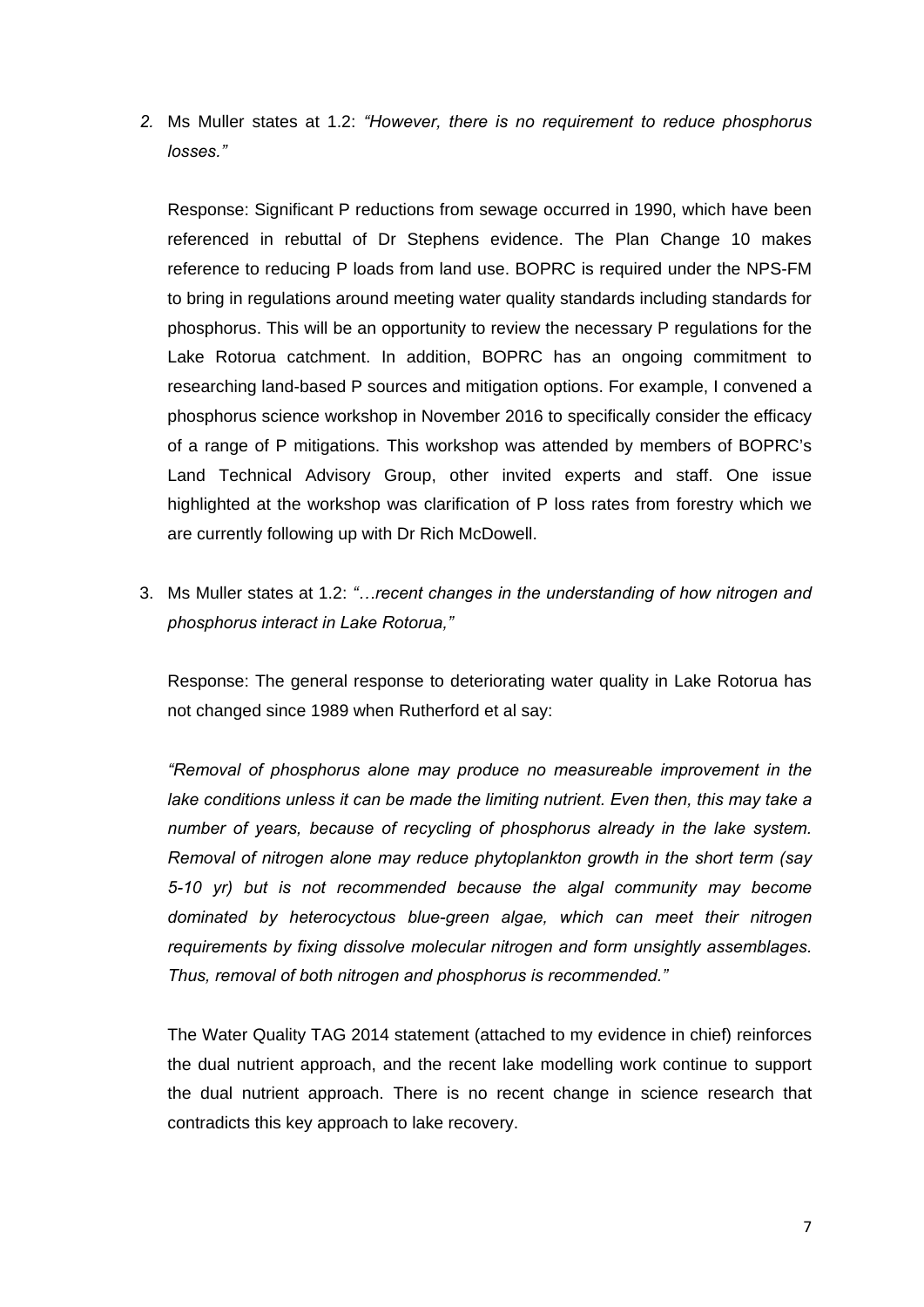4. Ms Muller states at 1.3: *"Mitigating nitrogen leaching does not mitigate phosphorus losses proportionally. Nitrogen and phosphorus losses originate in fundamentally different processes, and the Bay of Plenty Regional Council (the Council) has prioritised nitrogen management at to a far greater extent than phosphorus management. The decision about which nutrient to prioritise markedly alters the choice of mitigation. It is most cost-effective to select mitigations based on which nutrient is prioritised."*

Response: I agree with this statement. Unfortunately the proportions of N and P loss in the various different types of farming systems also varies. What this in effect means is that to achieve the best reductions in both nutrients there is likely to need to be a focus on getting N and then a focus on achieving P. More research is necessary to refine the target land activities and mitigation options for P in the catchment and it would be premature to impose a prescriptive approach to P management in Plan Change 10. BOPRC is not ignoring the issue and has an active land-based research work stream (e.g. November 2016 P workshop; P detention bunds field trials). Further, the P mitigation requirements for Nutrient Management Plans (NMPs) emphasise landowner adoption of good management practices, including those related to Critical Source Areas where (typically) the most cost-effective P reductions can be gained (McDowell, 2014).

5. At 1.4 Ms Muller refers to the possibility of "over-regulating" and overshooting the nutrient targets and TLI.

Response: In Rutherford 2016, the ROTAN annual modelling predicts: *"The "most likely" steady state load assuming nitrogen reductions and again excluding rainfall on the lake was estimated to be 420t y<sup>-1</sup>...*" This exceeds the 405 t y<sup>-1</sup> (excluding rainfall) target. Therefore predicting any *"overshooting"* the target is unlikely. Rutherford then says: *"Nevertheless, while the nitrogen loss reductions specified by BoPRC are predicted to significantly reduce lake loads, they may not quite reach the target load."* 

- 6. At 1.5 Ms Muller refers to phosphorus limitation. She provides no evidence of this P limitation and the reasons for the lake reaching its TLI for a limited period over 2012 to 2014 are explained in more detail in Professor Hamilton's evidence.
- 7. Ms Muller states at 4.4: *"My understanding of PC10 is that there is no farm level target for managing phosphorus loss from rural land uses. Reducing nitrogen and*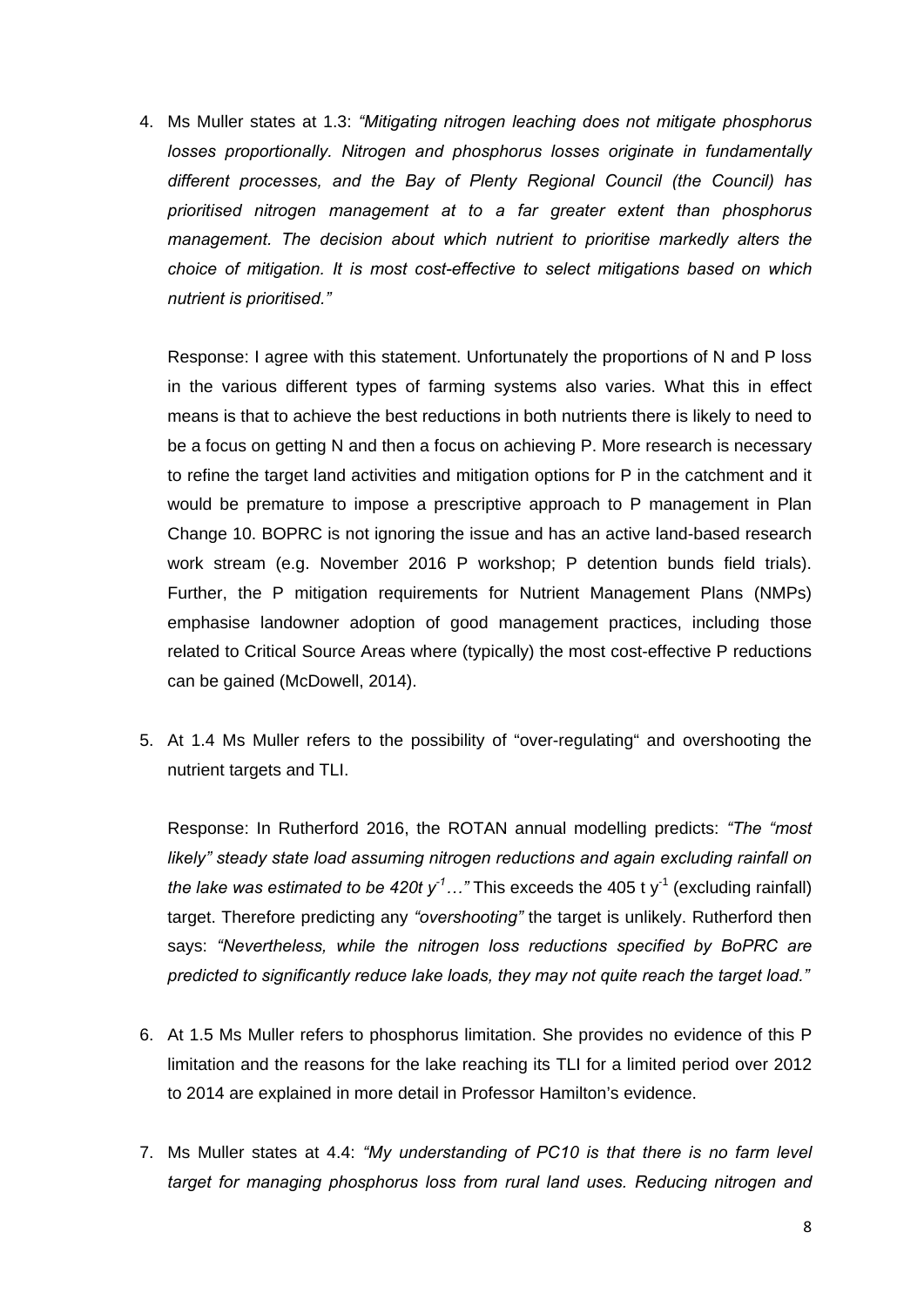*phosphorus losses from dairy farms will require different mitigation strategies as these nutrient losses have very different pathways."*

Response: Plan Change 10 has policy LRP2 providing the policy for the management of phosphorus, and this is supported by methods LRM2(c) and LRM5 (d) and (e). I also support the suggested amendment to LRM5(e) to highlight the ongoing development of good management practices to deal with both nitrogen and phosphorus losses. This will recognise the generally different loss pathways and mitigations for each nutrient, as noted by Ms Muller. This is consistent with Plan Change 10's requirements for the contents of Nutrient Management Plans, where nitrogen and phosphorus mitigation need to be addressed (Schedule LR Six 5(a) and 5(b) respectively).

8. Ms Muller states at 6.1: *"The evidence of Dr. Stephens has shown that managing phosphorus is important in meeting the water quality objectives of Lake Rotorua of a TLI of 4.2."*

Response: This is covered in rebuttal of evidence from Dr Stephens.

9. At 7 and 8 Ms Muller comments on the relationship between nitrogen and phosphorus and the difficulty in achieving both N and P reductions from single farm intervention approaches. She goes on to conclude that interventions focussed on reducing N will not necessarily achieve a similar reduction in P. She recommends that understanding the cost effectiveness of alternative types of P mitigations will help minimise the cost to the community if phosphorus loss (reduction) is required following a science review.

Response: We understand the relationship between N and P in terms of how they travel in the environment and how that can affect potential mitigation strategies. Current science is advising that we need to achieve a sustainable N and P load to the lake. Phosphorus reduction from the catchment is a necessary part of that, but it will not necessarily target the same areas that are being targeted for N reductions, to the same extent.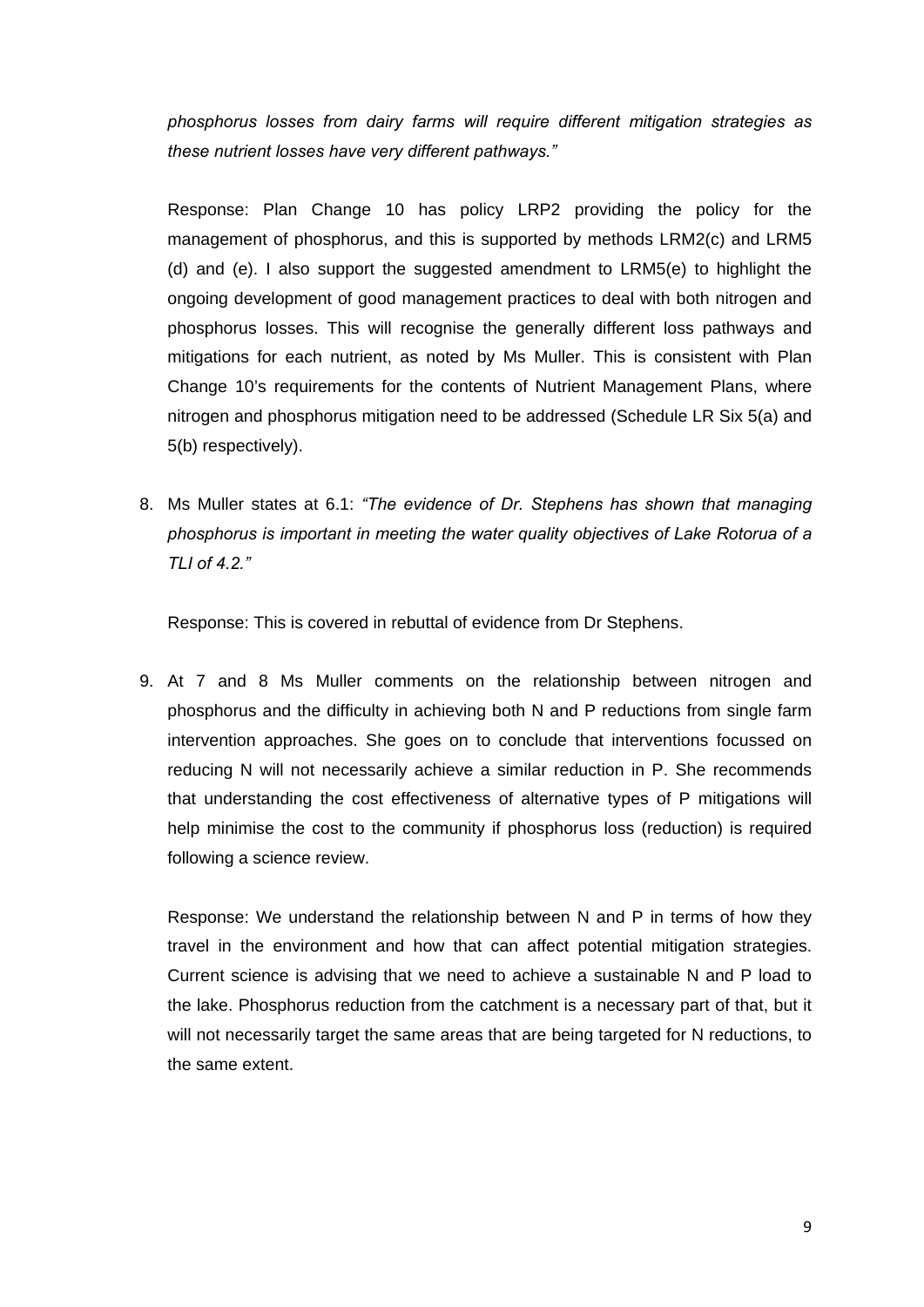## 1.3 Rebuttal of evidence Rotorua Residents and Ratepayers (RRR):

1. RRR states: Plan Change 10 has *"…an exclusive focus on nitrogen management…".* They suggest: "*Emergent science points to the practicality of integrating and comanaging N and P reductions by catchment."*

Response: Plan Change 10 does not have an exclusive focus on nitrogen management as RRR claim. Plan Change 10 has policy LRP2 providing the policy for the management of phosphorus, and this is supported by method LRM5 (d) and (c).

2. RRR states: *"Isolating N and P management from each other and other independent systems runs counter to the systematic growth of multi-disciplinary practical knowledge on farms that can be appropriately governed by the consenting process to achieve nutrient targets."*

Response: The BOPRC and Plan Change 10 do not deliberately isolate N and P management, however the ways in which each of these two nutrients are transported from the catchment to the lake differ, as detailed in my evidence in chief at Parag. 30. Although some management techniques will have an impact on reducing the levels of both nutrients, many interventions favour the reduction of one or the other.

3. RRR states that they are unconvinced that alum dosing is not part of a long term solution, and that detention dams have significantly reduced P discharges from storm water. They are now sceptical that an approach based solely on N mitigation will achieve the TLI target, and regard the 435 t N target as simplistic.

Response: As already pointed out the approach is not solely based on N mitigation. The approach is to achieve reductions of both N and P. Although Plan Change 10 does have provision for P management further P management may be necessary through the implementation of the NPS-FM for the Rotorua lakes. It is acknowledged that the alum dosing programme has contributed positively to the improvement in water quality of Lake Rotorua, but it is not envisaged as a long term solution for the reasons outlined by Tempero (2015). Detention dams are one of the methods in BOPRC tool kit to assist farmers in reducing P inputs. Their level of contribution to P reduction for the catchment is as yet not clear, but a current industry research project supported by the SFF is designed to establish their P-removal performance.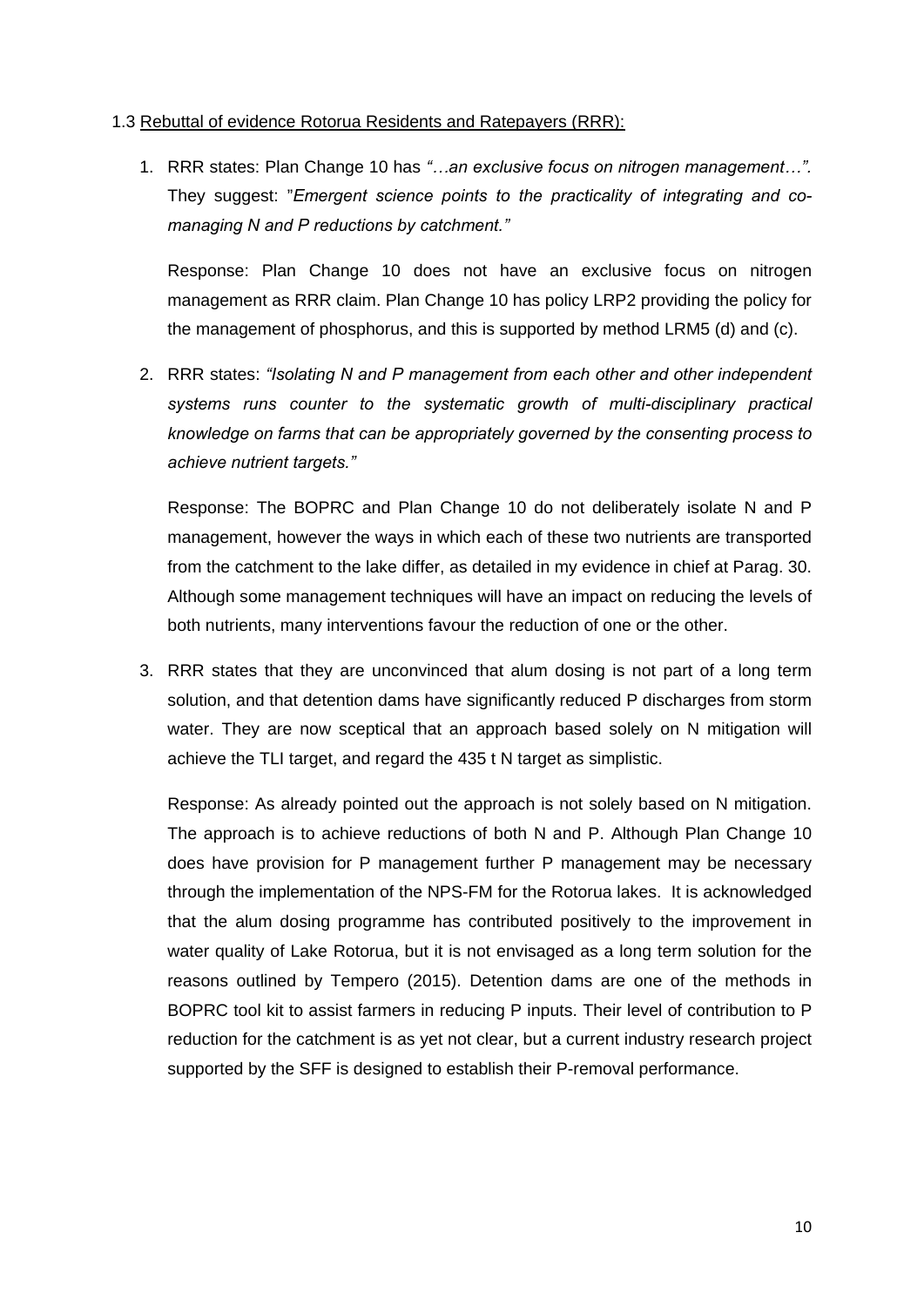## 1.4 Rebuttal of evidence Lyndsay Hugh Moore on behalf of Lyndsay and Alison Moore:

- 1. Mr Moore provided a detailed submission that gives interesting historical context to many issues with the quality of water in Lake Rotorua. Much of what he says aligns generally with my understanding of the catchment, but not all of it. There are some specific points of question that are raised by Mr Moore and I would like to clarify where appropriate.
- 2. Mr Moore states at page 8, that he was told in the 1970s the water from the springs near the Utuhina Stream last saw the light of day in the Mamaku's over 20,000 years ago.

Response: Geological and Nuclear Sciences (GNS) has undertaken groundwater aging in the catchment of Lake Rotorua. In a recent paper (Morgenstern et al 2015) it is reported the average age of groundwater in the Utuhina stream is 60 years, and the oldest age of groundwater in the Rotorua catchment is the Hamurana Stream at 145 years.

3. This takes me to page 10 where the Mr Moore says: *"A realistic approach to time is essential. If water falling on a property takes hundreds or even thousands of years to enter Lake Rotorua what is the utility and justification for now limiting nutrient input to that property? Our submission was that a line should be drawn at 200 years."*

Response: Even for the oldest age ground water within the catchment, the average age is about 145 years.

4. Mr Moore then concludes by pointing out that any analysis is only as sound as its underlying assumptions. He then claims regional council has made five assumptions that are not reasonable and the adoption of change based on them is unreasonable. I will make a response to three of the alleged assumptions. The assumptions I refer to are numbered 1, 2 and 3 on pages 10 and 11.

Response: Mr Moore is incorrect in saying these are assumptions. The subject of the statements he is challenging have been properly researched by qualified and experienced scientists and reported on in a number of science reports.

He claims: *"Here the regional council's assumptions appear to be:* 

*1) All water falling on the asserted catchment either evaporates, is transpired, or drains into Lake Rotorua,*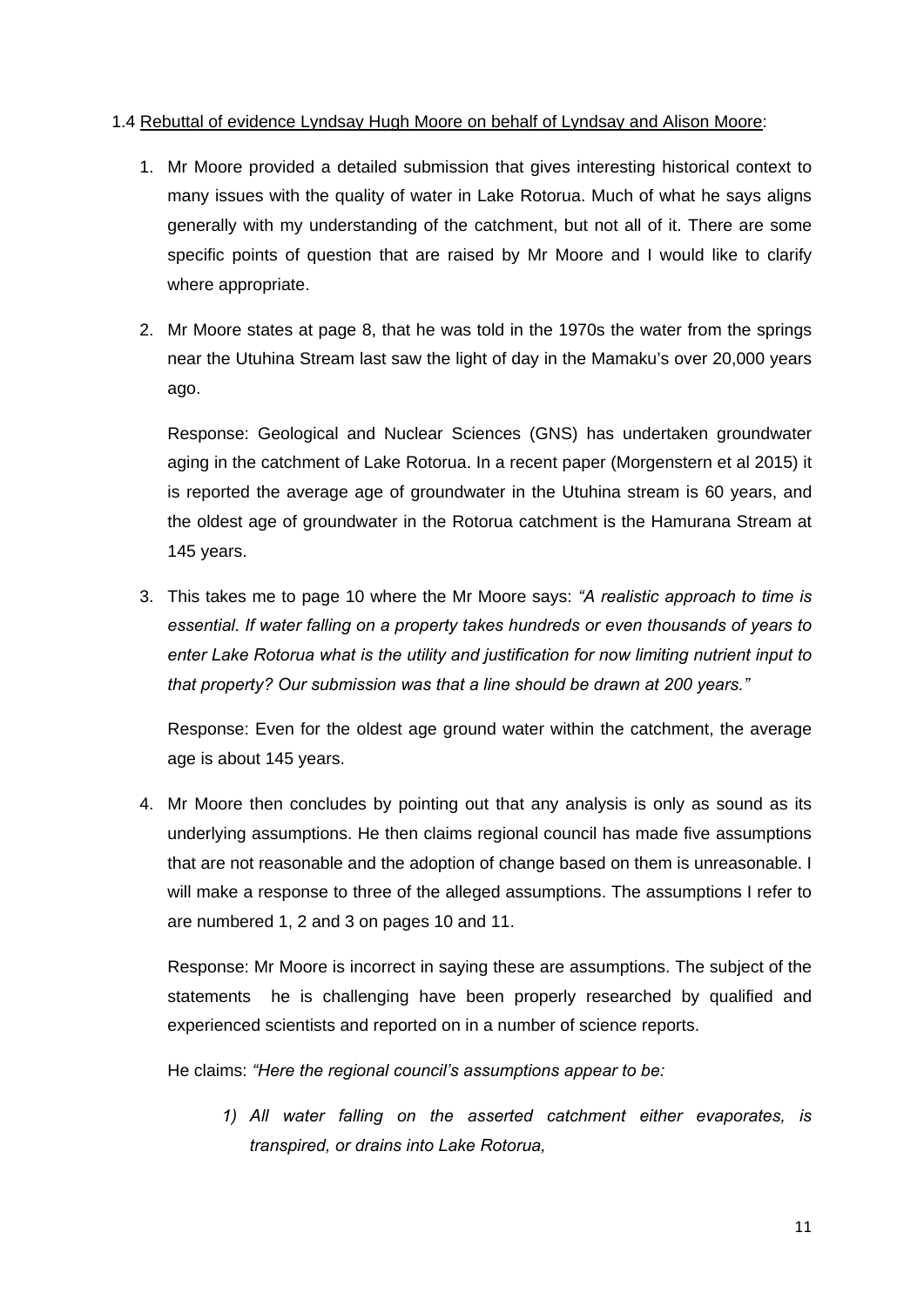- *2) Nutrients applied to or generated on any land within the asserted catchment contribute to the nutrient input into Lake Rotorua.*
- *3) The water and nutrients referred to in 1 and 2 enter the lake within a time frame relevant to the present exercise."*

Response 1: The catchment area for Lake Rotorua has most recently been researched and reported on by GNS Science for BOPRC in 2015 ( see White et al. 2014). This research is required to implement a regime of nutrient management for Lake Rotorua and the Council needs to fully understand the extent of the contributing catchment. Establishing the surface water catchment is relatively simple using modern remote sensing techniques and the surface catchment is reported on by White et al 2014. It is the ground water catchment that is more complex to establish. In the report (White et al. 2014) the "best estimate" ground water boundary has also been established by using multiple data sets; taking account of catchment water balances, surface topography, the underlying geology and information about rainfall and surface water flows. Estimates of the accuracy of this "best estimate" are contained in the report in line with accepted scientific practice.

Response 2: Nutrients applied to land within the catchment may reach Lake Rotorua in time. It is not concluded by Plan Change 10 or the Regional Council in developing Plan Change 10 that all nutrients discharged to land in the catchment will contribute to input to Lake Rotorua. There are many reasons for this. Nitrogen can be transformed as it travels with water in the catchment towards Lake Rotorua. The most likely transformation is denitrification of soluble nitrate to nitrogen gas. Other transformations are possible, such as plant uptake and organic material binding that may endure for a long time, such as timber, and also be taken from the catchment. In the application of Plan Change 10 this is accounted for as firstly the rules require the application of a model that accounts for nitrogen lost beyond the plant root zone. Then catchment modelling using the ROTAN model provides an estimate of "attenuation" which includes the process of denitrification, described above.

For phosphorus, transformations to a gaseous state are not possible, but P can be retained very strongly by absorption processes in soil and in the underlying geology. Whether it is released or not is dependent on the particular chemistry of the environment. This is the reason why natural sources of P in the catchment are high. Long residence times for groundwater in parts of the catchment dissolve P from the underlying geology as it travels towards the lake (Tempero et al , 2015). Phosphorus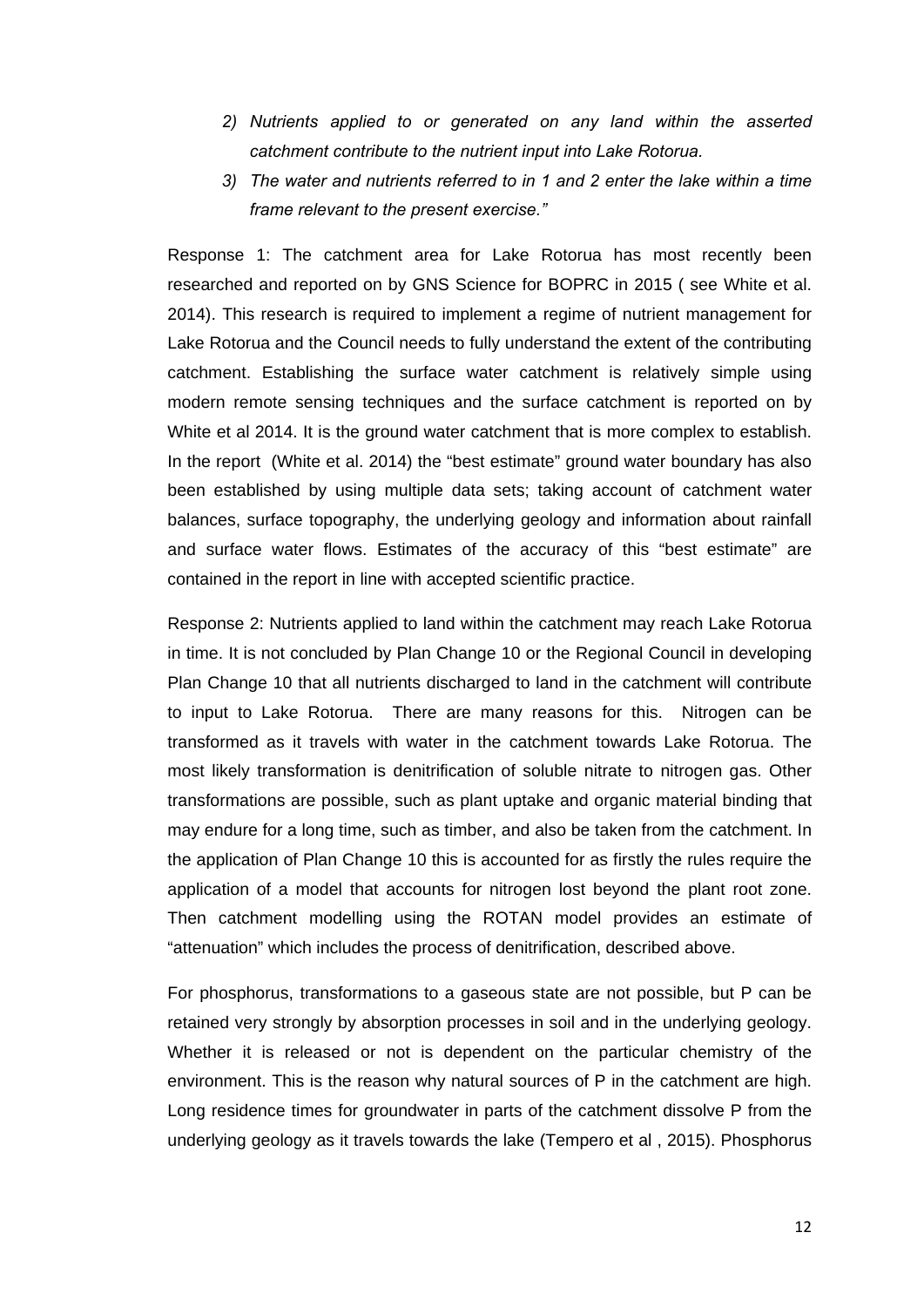can also be bound up in organic matter, remaining unavailable to the environment or exported out of the catchment in various forms.

These transformations have been accounted for in the way Plan Change 10 is applied.

Response 3: I have responded to this concern at point 3 above. The average age of ground water in the catchment is less than 200 years based on research.

## **Name: Andrew Bruere**

**Date: 06 March 2017** 

# **References:**

Tempero G.W., McBride C.G., Abell J., and Hamilton D.P. 2015. Anthropogenic phosphorus loads to Lake Rotorua. Client report prepared for Bay of Plenty Regional Council. Environmental Research Institute Report No. 66. The University of Waikato, Hamilton. 31 pp.

Tempero, G.W. 2015. Ecotoxicological Review of Alum Applications to the Rotorua Lakes. ERI Report No. 52. Client report prepared for Bay of Plenty Regional Council. Environmental Research Institute, Faculty of Science and Engineering, University of Waikato, Hamilton, New Zealand. 37 pp.

David P. Hamilton, Chris G. McBride & Hannah F.E. Jones 2015. Assessing the effects of alum dosing of two inflows to Lake Rotorua against external nutrient load reductions: Model simulations for 2001-2012. Environmental Research Institute Report 49, University of Waikato, Hamilton, 56 pp.

David P. Hamilton, Deniz Özkundakci, Chris G. McBride, Wei Ye, Liancong Luo, Warwick Silvester and Paul White 2012, Predicting the effects of nutrient loads, management regimes and climate change on water quality of Lake Rotorua.

McDowell, R.W. (2014) Estimating the mitigation of anthropogenic loss of phosphorus in New Zealand grassland catchments. Science of the Total Environment 468-469, 1178-1186.